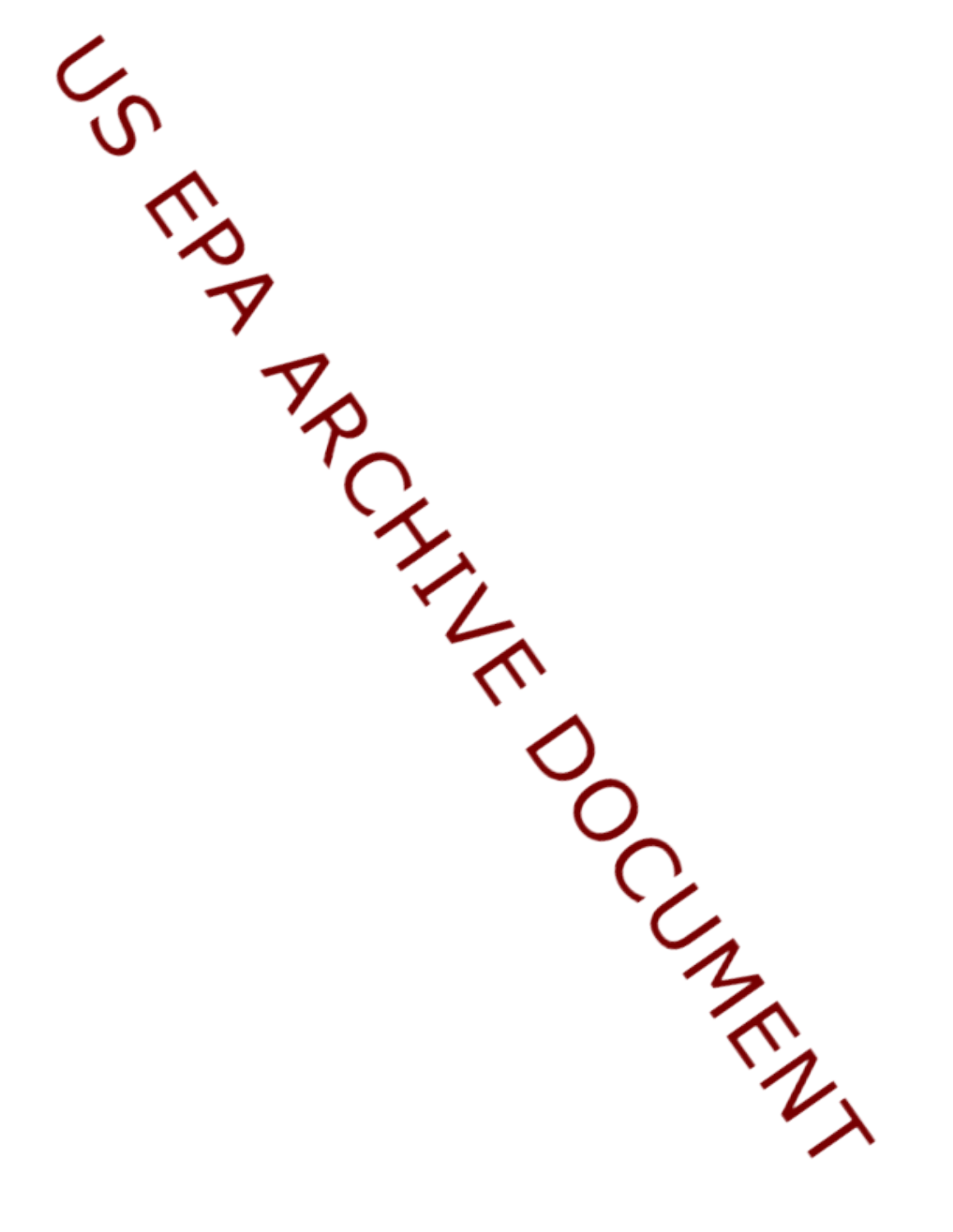**AGENCY:** ENVIRONMENTAL PROTECTION AGENCY (EPA) **TITLE:** "Local-Scale Air Toxics Ambient Monitoring" **ACTION:** Request for Applications (RFA) **RFA NO:** OAR-EMAD-05-16 **CATALOG OF FEDERAL DOMESTIC ASSISTANCE (CFDA) NO:** 66.036 **SUMMARY:** Formal Agency responses to questions/comments regarding the subject solicitation. **DATE:** August 9, 2005

Question 1: There were two tribal grants last year, FY2004, which I believe included the Gila River cooperative project and the Nez Perce Project on Pulp and Paper emissions. I would like to know what these projects entail and how the tribes are implementing them. We would like to submit a project grant app ourselves and would like to get a general idea of what the OAR is looking for in the area of innovative research from tribal air programs. I'm thinking other tribal air folks may be interested as well. Any help would be greatly appreciated.

Answer 1: There were three tribal grants awarded in response to RFA OAR-EMAD-03-08; the Gila River and Salt River Indian Communities are part of the "Phoenix Area Monitoring for the Joint Air Toxics Assessment Project (JATAP)," and the Nez Perce Tribe's "Characterization of Air Toxics Concentrations Around a Kraft Pulp and Paper Mill Facility, Lewiston, Idaho." The workplans for both projects, to include projectspecific contact information, are available at [http://www.epa.gov/ttn/amtic/toxfy04.html.](http://www.epa.gov/ttn/amtic/toxfy04.html)

Question 2: I'd like to get clarification on a couple of issues related to eligibility. First, I want to be sure that state governments/agencies, local governments / agencies, and Federally recognized Tribal governments/agencies are eligible to apply and receive the grants. Second, I want to ask if a subgrant to a university must be competitively bid.

Answer 2: You are correct in your understanding of eligibility. Regarding whether a recipient must compete its subgrants, the Agency certainly encourages competition, but does not / can not require recipients to do so. However, please note the distinction between / differing requirements for acquiring services and products via contract versus establishing a subgrant relationship (see Section II Part E of RFA OAR-EMAD-05-16).

Question 3: The solicitation seems to preclude true partnerships, e.g., between a tribal government and a state university. The solicitation seems to impose a requirement to manage a competition on a tribal government that the tribal government may not have the resources to carry out. Is my reading of the RFP correct?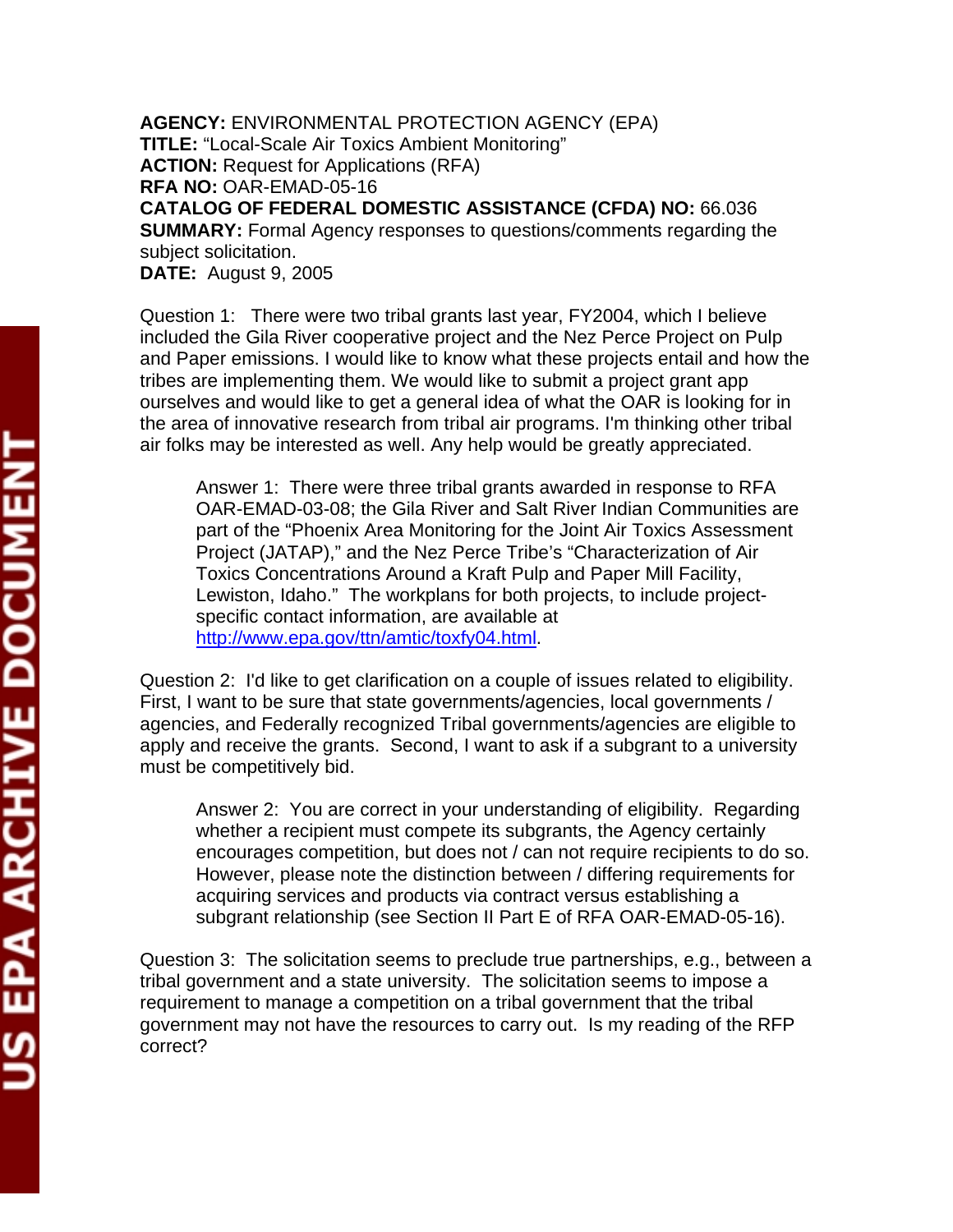Answer 3: The RFA does not preclude an eligible entity from forming a sub-relationship with, as referenced in your question, a state university (Section II Part E of RFA No OAR-EMAD-05-16 states "Subgrants or subawards may be used to fund partnerships with universities, non-profit organizations, or another eligible entity as described in Section III."). Regarding project management responsibilities, a successful recipient must be capable of managing their grant. That said, a recipient may draw upon the experience / expertise of a number of resources to include the EPA Regional Project Officer, the cognizant EPA Grant Specialist, and their own sub-recipient(s) / partner(s), to gain helpful insight in managing their grant.

Question 4: In the RFA for Local-Scale Air Toxics Ambient Monitoring grant solicitation, section D.1 the model QAPP template is not listed at the URL given.

Answer 4: You are correct; the model QAPP template is posted at <http://www.epa.gov/ttn/amtic/airtoxqa.html>under the title "Model QAPP for Local-Scale Monitoring Projects."

Question 5: Is it correct that agencies which received funding under the previous air toxics local-scale monitoring competition (RFA OAR-EMAD-03-08) are not eligible to apply under this solicitation?

Answer 5: Agencies which received funding under the previous air toxics local-scale monitoring competition (RFA OAR-EMAD-03-08) *are* eligible to apply under this solicitation. However, in the interest of capacity building, preference may be afforded to those applicants who did not receive an award under the previous competition, as suggested by the language contained in Section V.B.1 of the RFA.

Question 6: In section I.B.4.b, evaluating air quality models is listed as a justification for community-scale monitoring. Does this mean that EPA might fund some modeling work under this RFA, or will money be used only for monitoring that could be used to validate separately funded modeling efforts?

Answer 6: Monitoring for purposes of evaluating / validating existing air quality models, to include executing model runs as an integral part of the project, may be considered an acceptable objective / justification for community-scale monitoring projects.

Question 7: I've started looking into the grant writing process. I have not written one before. I'm beginning by acquiring information and research. At the URL <http://www.epa.gov/seahome/grants.html>titled EPA Grant-Writing Tutorial, it says: This program is currently being revised to reflect recent changes in EPA policy and is temporarily unavailable for viewing or download from this Web site. A new version of the program should be available here soon. Being summer and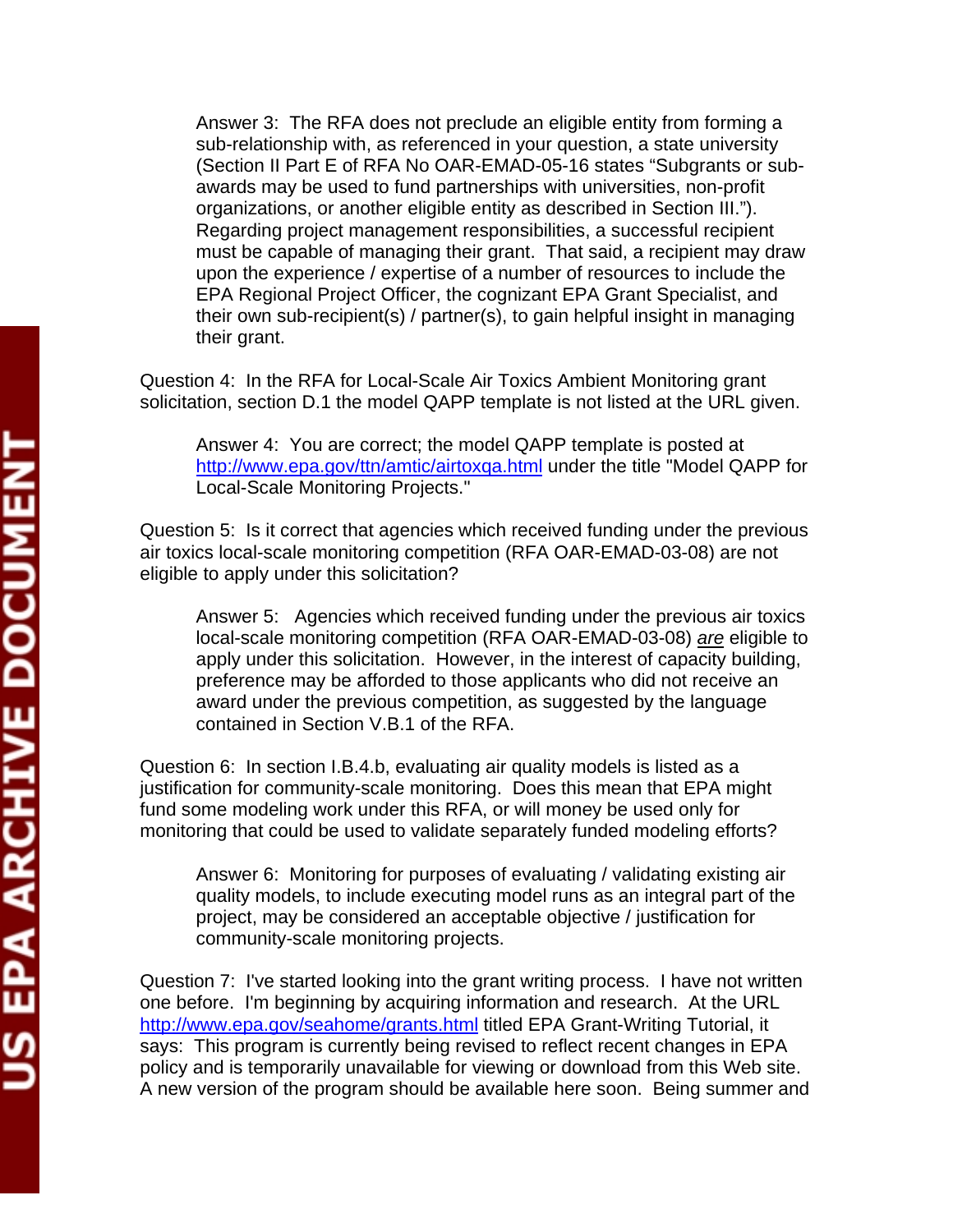having a time-line for grant submittal August 22, and knowing how some things take more time than planned, do you have any idea when this might be back on line? Is this program valuable/needed for this task?

Answer 7: The grant writing tutorial to which you refer is an EPA Region V software package; unfortunately, this program will be unavailable during the open period for this RFA. An alternate resource for your use in developing your application is the EPA's Office of Grants and Debarment URL [\(http://www.epa.gov/ogd/\)](http://www.epa.gov/ogd/). Also, the project plans for grants awarded under the previous year's local-scale monitoring solicitation are available for review at [http://www.epa.gov/ttn/amtic/toxfy04.html.](http://www.epa.gov/ttn/amtic/toxfy04.html)

Question 8: Would a CAFO (hog factory) be considered an air toxic source?

Answer 8: Principle emissions from Animal Feeding Operations (AFOs) include particulate matter, ammonia, hydrogen sulfide, and Volatile Organic Compounds (VOCs). There may be components of the emitted particulate matter (e.g., some metals), as well as some VOCs, that are listed as Hazardous Air Pollutants or HAPs (listing is available at [http://www.epa.gov/ttn/atw/orig189.html\)](http://www.epa.gov/ttn/atw/orig189.html). Though AFOs are considered neither major nor area sources, a variety of agricultural operations, to include AFOs, are being assessed for relevance and significance as HAP sources.

Question 9: Can the grant funds be used to build / outfit and operate a mobile monitoring platform?

Answer 9: Establishing a mobile monitoring platform, in and of itself, does not constitute an acceptable project. If such an activity simply represents the most cost-effective means by which data will be collected (i.e., the equipment and supplies portion of a larger project proposal), it may be acceptable as a project element, but not an entire project. The solicitation is clear in terms of acceptable project categories / broad objectives and criteria against which each proposal will be evaluated; to receive due consideration, an applicant must ensure their proposed project design is consistent with / responsive to the information presented in the RFA.

Question 10: The RFA states that the project period will be 18-24 months. Can you tell me what the likely time-frame is for project approvals and funding to be made available so I can gauge the likely beginning and ending dates of the project period?

Answer 10: The post-selection / pre-award period duration can vary greatly, largely dependent upon the number and degree of administrative, technical, and programmatic matters to be addressed during negotiations between the awarding EPA Region and the prospective grant recipient.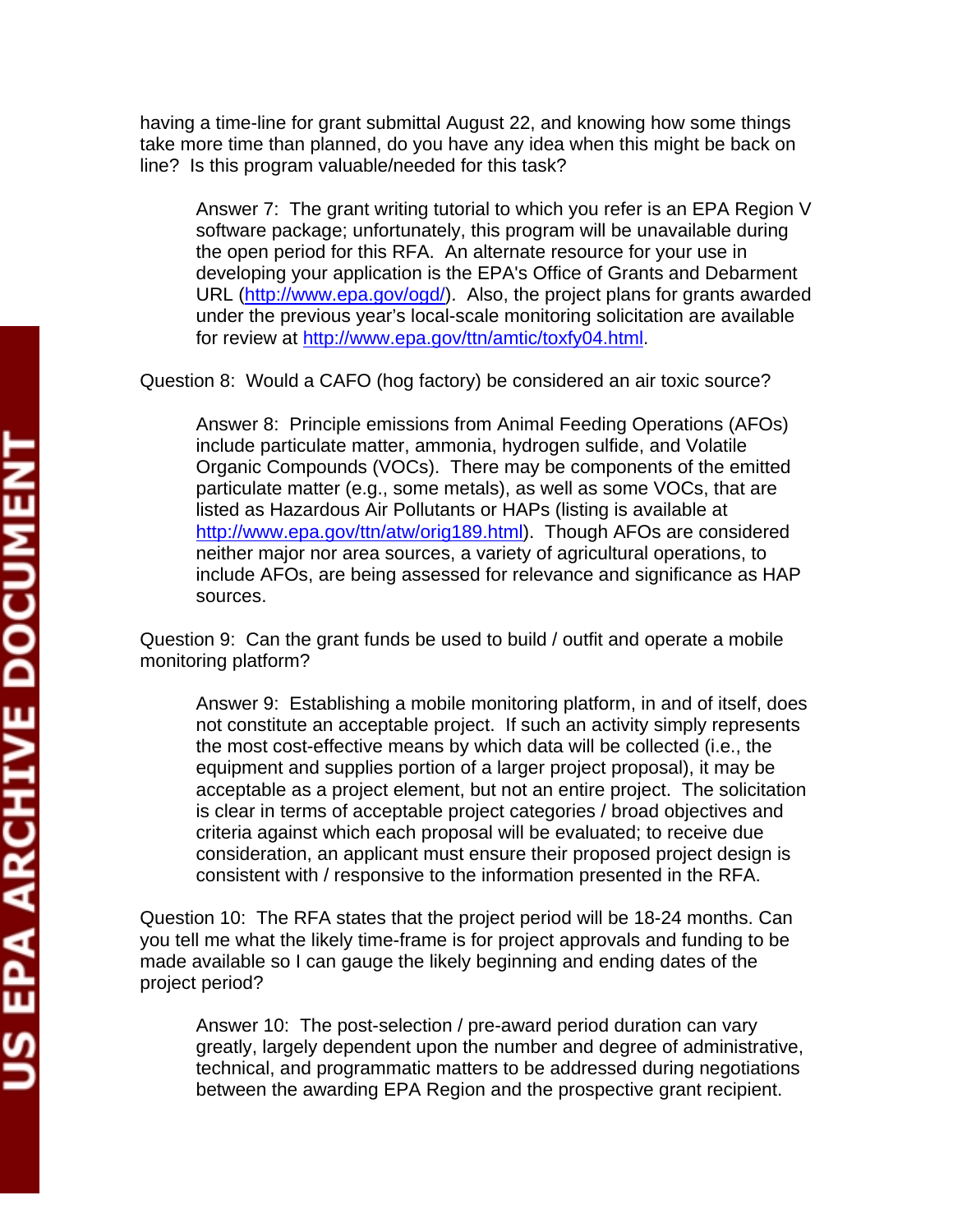That said, we anticipate awards during the  $4<sup>th</sup>$  quarter of CY2005 and 1 $<sup>st</sup>$ </sup> quarter of CY 2006; funding will be made available upon award.

Question 11: Are State Universities eligible to apply for the Local-Scale Air Toxics Ambient Monitoring funding opportunity (RFA No OAR-EMAD-05-16)?

Answer 11: No. However, state universities are eligible as subgrantees under this competition; as stated in Section II Part E of RFA No OAR-EMAD-05-16, "Subgrants or sub-awards may be used to fund partnerships with universities, non-profit organizations, or another eligible entity as described in Section III."

Question 12: Today we have this great application where we have this problem with Air Toxic X at Location Y, and are writing our proposal around that specific problem. Based on our planning etc. with this grant proposal, we don't expect to begin sampling until 1 year after the grant is awarded. By that time the original problem may have subsided because the local and state government has taken actions to resolve the problem. However, we feel confident that there are other very similar problems to address, perhaps involving a different air toxic and a different location, and there could potentially be another "hot spot" that the community gets up in arms about. Could we, one year into the grant, petition EPA to allow us to change the target (i.e. specific air toxic) and the specific location, if we otherwise follow all the original plans?

Answer 12: Given that the total duration of these projects is 18-24 months (to include all data analysis, presentation of results, and final report submitted and accepted), a proposal in which sampling is not expected to begin until a year after the grant is awarded may not be viewed favorably, dependent upon the justification provided in the project plan. Regarding the premise that the original problem for which the application is being submitted may have subsided due to local or state government action, and that "…there could potentially be another "hot spot" that the community gets up in arms about…" likewise may not be viewed favorably. There are many communities with problems for which there is little to no potential for local / state government involvement to address the issue (i.e., the award of a grant from this RFA may represent the only real opportunity to address the matter of concern). Further, the EPA proposal reviewers endeavor to achieve a balanced set of projects via the selection process; a post-award change of focus may result in some form of redundancy, contrary to program objectives. However, one option may be that if evidence such as monitoring data were available prior to the referenced local / state actions, the project emphasis could be to measure the effectiveness of those actions. Finally, a recipient can "…petition EPA to allow us to change the target (i.e. specific air toxic) and the specific location, if we otherwise follow all the original plans." However, this is not a preferred scenario.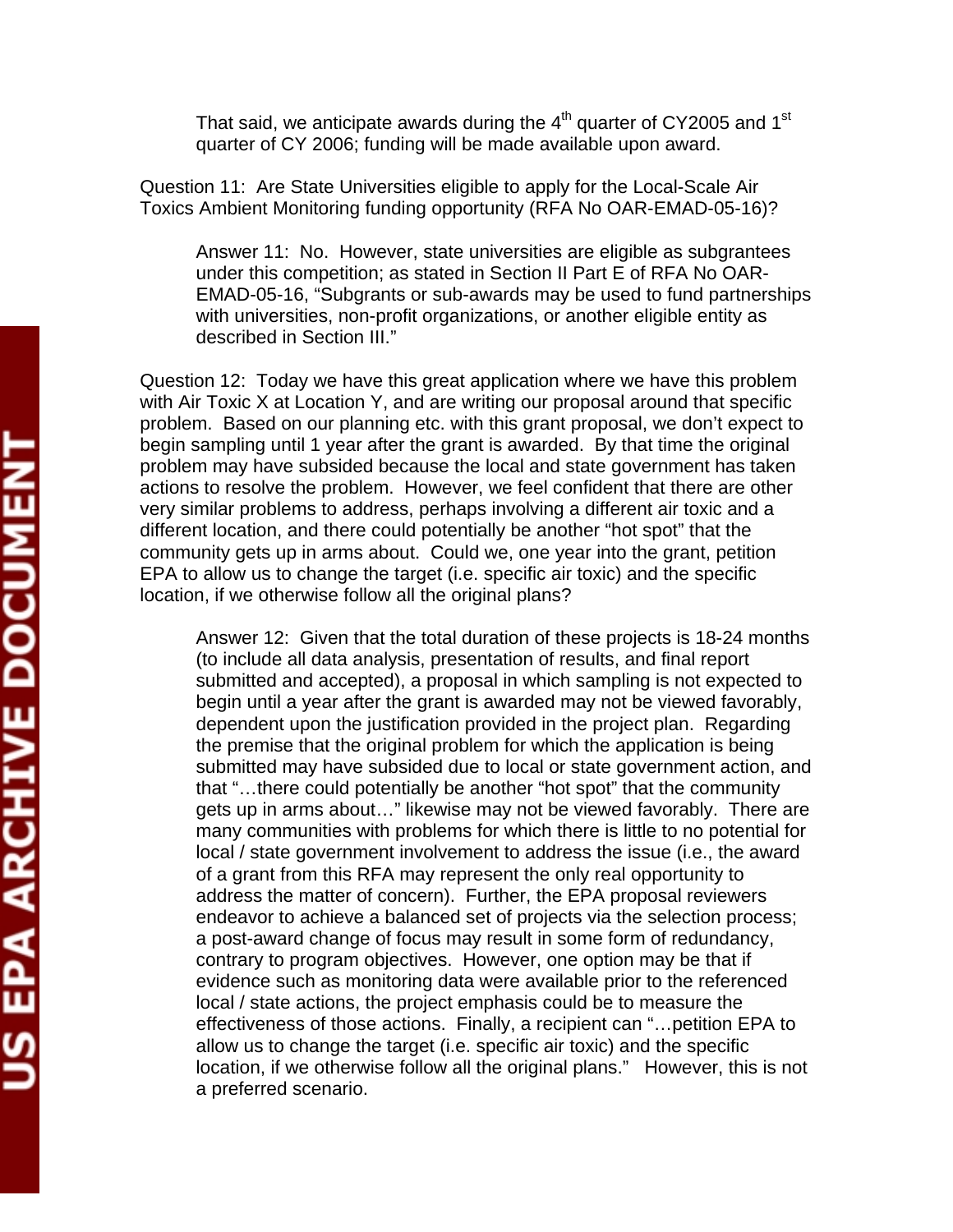Question 13: Is there any funding limitation for equipment installation / maintenance labor costs?

Answer 13: There are no such limitations. Carefully consider, however, in developing your proposal that awards resulting from this RFA must contain all requisite elements of a "complete" project to include data analyses and well-articulated expected outcomes; all applications will be evaluated according to the criteria stated in Section V of RFA OAR-EMAD-05-16.

Question 14: In the section on Evaluation Criteria, the RFA includes "community scale monitoring proposals for areas deemed as high risk per the 1999 NATA" as another factor to consider. How could one get access to the 1999 NATA as I believe that it is not out for public review?

Answer 14: The 1999 NATA state preview release and public release will be widely announced to their intended audiences when they occur.

Question 15: Are state public health departments and, in particular, environmental health departments that conduct community scale health assessments which are based upon environmental data, eligible to apply?

Answer 15: The eligibility was recently amended to clarify eligible recipients [\(http://www.epa.gov/oar/grants/05-16amend01.pdf\)](http://www.epa.gov/oar/grants/05-16amend01.pdf) citing air pollution control agencies, as defined under Section 302(b) of the Clean Air Act, as the eligible recipients. Though state public / environmental health departments are not explicitly referenced, they could be considered eligible if they possess "substantial powers or duties pertaining to the prevention and control of air pollution" and/or are "charged with responsibility for enforcing ordinances or laws relating to the prevention and control of air pollution."

Question 16: We are interested in characterizing emissions of outdoor wood furnaces (OWF). This is an emerging source that has been largely uncharacterized to this point. Assessing concentrations at the flue/stack would be the best way to create pollutant profiles of the source to be used in air quality modeling to determine/approximate downwind impacts. Would a proposal that focused primarily on source characterization by making measurements at the flue/stack, as opposed to just general ambient measurements, be considered?

Answer 16: No. The intent of this solicitation is not to fund projects in which the major activity is source stack testing.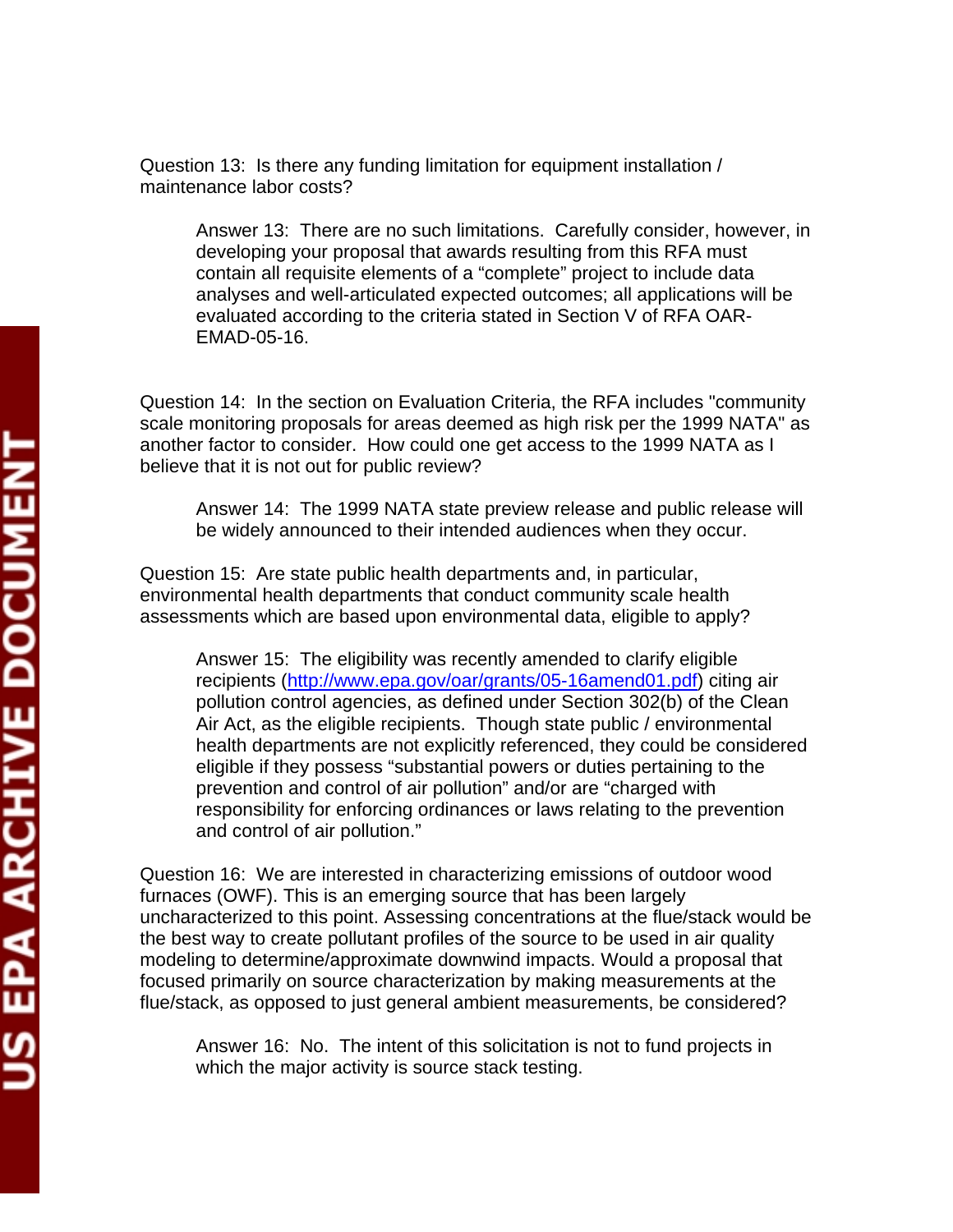Question 17: We are considering proposing a study characterizing near-source ambient wood smoke concentrations (section 1.B.1 of the RFA - Source ID and characterization) from residential wood-fired space-heating sources. But to make sense of the ambient wood smoke data, we need to be able to perform some concurrent "in the field" (not laboratory) source measurements ("stack testing") as a significant part (20%?) of the project. In this context, is stack testing a task that could be funded under this ambient monitoring RFA?

Answer 17: In the context you provided, stack testing is a task that could be funded under this ambient monitoring RFA provided that 1) it is incidental to interpreting ambient data to be collected in the project and is not the primary data collection task, and 2) the project description include a clear and reasonable explanation of how the task output will directly contribute toward achieving both the "Source Identification and Characterization" goals, and the larger programmatic goals (e.g., transferability), as described in the RFA. The proposal should also demonstrate that the source testing is not duplicative of information already available.

Question 18: Our higher education institution is exploring possibilities of integrating air/water monitoring into basic science courses as a way to insure that young students acquire a solid scientific foundation for their interests in environmental advocacy. While an educational purpose is not primary to the EPA, I note that the request for applications stipulates that the grants can support partnerships with higher education institutions. In this context, can undergraduate programs, faculty, or students be funded through this grant?

Answer 18: As you aptly noted, grants *can* support partnerships with higher education institutions, so long as it's for the intended purpose / aimed at meeting program goals (as stated in the RFA). If your proposal intent is, as you seem to have indicated, educational support, then you should not consider this program as a viable funding source as this is not one of the goals / intended uses for these funds.

Question 19: We are planning to partner with a non-profit agency; is it acceptable in our proposed project to allocate a majority of the budget resources to our non-profit agency partner?

Answer19: While the project budget allocation is at the applicant's discretion, please be aware that "Capacity building – whether the applicant proposes to retain a large fraction of the project budget within their agency or a partner air pollution agency…" (Section V.B.1 of the RFA) may be a factor considered in the selection process.

Question 20: In reviewing the RFA and sections of 40 CFR Parts 30 & 31 - it is not clear whether under the rules of a cooperative agreement we can build into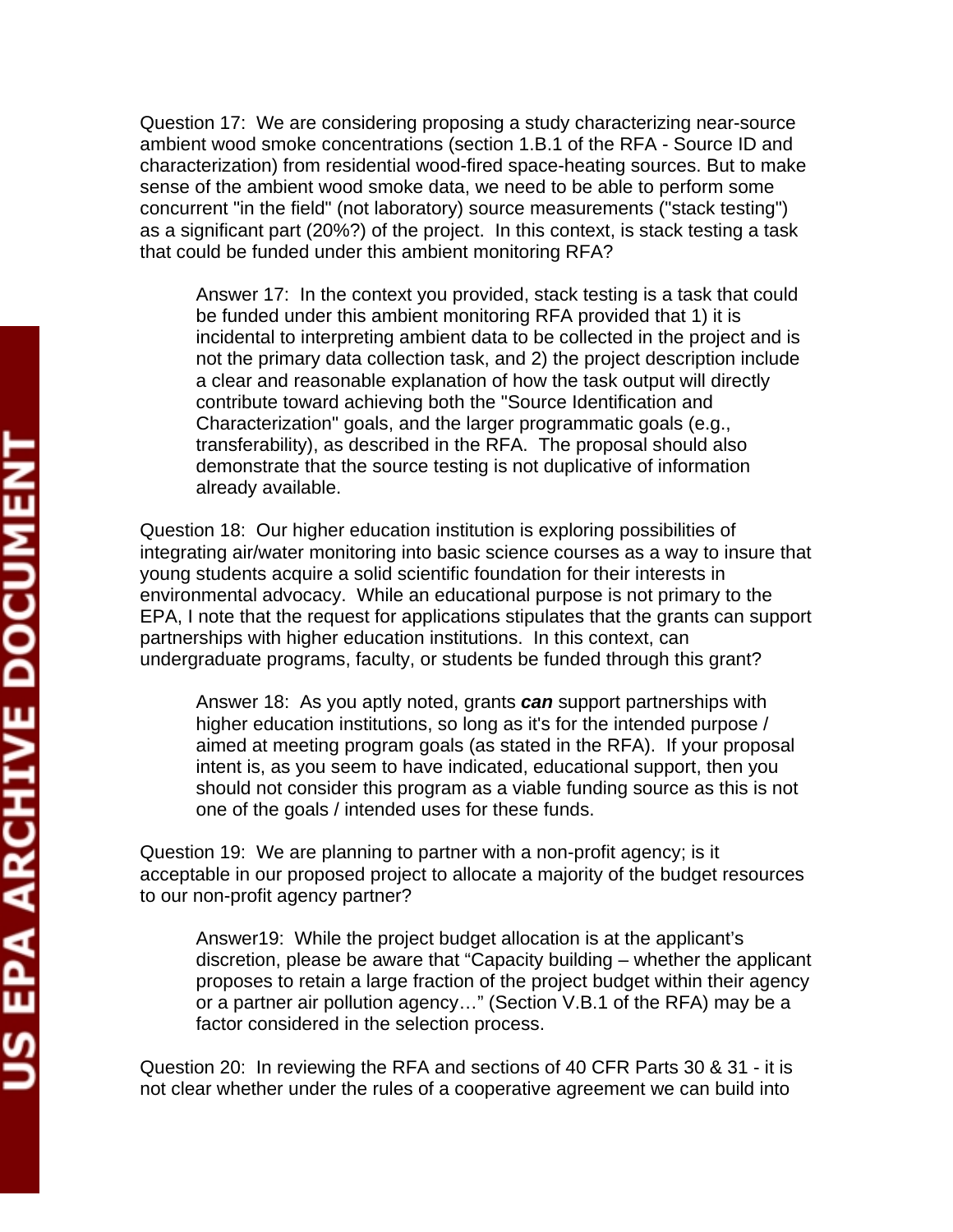the Proposal a Subgrant/subcontract to a University (public) for specific elements of the work that are not readily competitively bid.

Q1. Can we include a subcontract or subgrant to public university for:

a) Laboratory analyses?

b) Field team subsidy (only to offset added labor of additional sample collection)?

Q2. If this is allowed, is there any specific information required to be included in the 12 page proposal (other than a letter of commitment)?

Q3. Can we include a [small] subcontract to the private consultant who has unique expertise (the lead exposure modeler for the health study)?

Q4. Can we include a [small] subcontract to an expert at a private university?

Answer 20: You indeed may form a partnership (i.e., non-competed) with a public university. The specific answers are as follows:

1. A subgrant (not a subcontract as this would be acquisition) is allowable; the activities cited in both a. and b. are allowable.

2. Section IV Part B.2.g.7, states "a description of the roles of the applicant and partners, if applicable." What this means for you is identify which participating entity will be responsible for each aspect of the project plan. Further, note that Section IV Part B.3 calls for a "Detailed Itemized Budget. Provide a budget for the following categories, specifying unit costs..." The applicant's budget need include the total "Contractual costs"; a detailed itemized budget need be included for each participating entity (note that the sum of the subgrant and subcontract budgets must equal what the applicant shows in "contractual costs").

3 and 4. You're certainly allowed to have subcontractual relationships. Regarding the rules you must follow in establishing and executing these relationships, I refer you to 40 CFR Part 31.36(b)(1), procurement standards, which states "Grantees and subgrantees will use their own procurement procedures which reflect applicable State and local laws and regulations, provided that the procurements conform to applicable federal law, the standards identified in this section, and if applicable, § 31.38." I recommend you work, at your earliest convenience, with the applicant organization's contract administration staff on this matter.

Question 21: I have a question about how to tailor the proposal that we eventually submit for this RFA. Specifically, for the first phase of the monitoring project we are completing for EPA we committed to monitor once every twelve days. We are aware that the preference seems to be that sampling be conducted once every six days. The problem is that the labs doing the analysis charge so much per sample that it drives the overall price of the proposal so high that it's difficult to be competitive. For example, if the ceiling on the grant is a maximum of \$500,000, as in this case, and the lab wants close to \$400,000 to analyze samples, it makes it very difficult to propose something that's likely to be successful. In order to deal with this, we have considered submitting a proposal